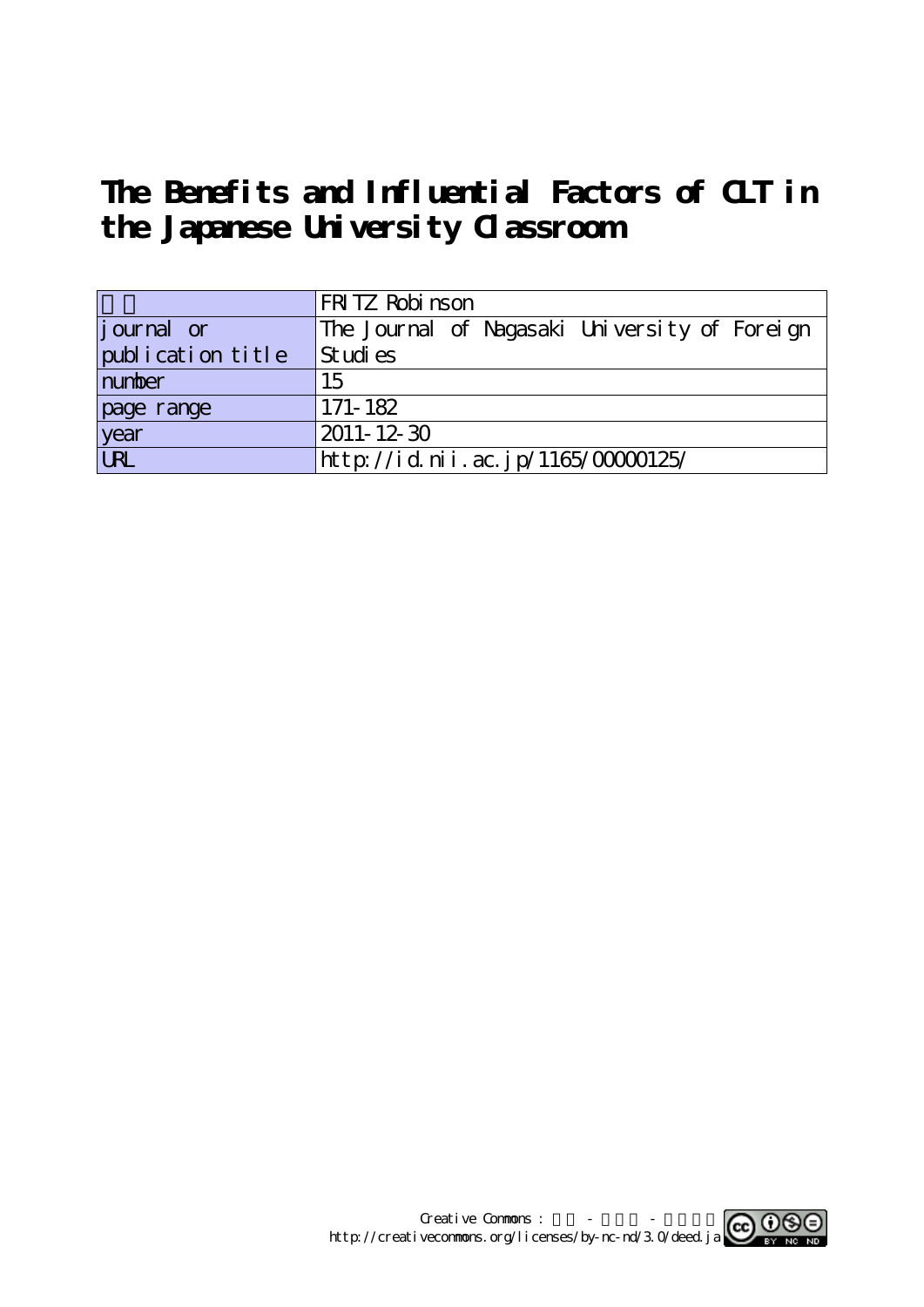# **The Benefits and Influential Factors of CLT in the Japanese University Classroom**

#### Robinson FRITZ

コミュニカティブ・ランゲージ・ティーチング (CLT) は、コミュニケーションに使えるべく言語運 用能力を高めることを目的とした教授法で、これまで、国内外での教室内における言語教育に強い影 響を与えてきた。

本稿は、本学にて CLT を実践する利点と、CLT を行うに当たって障害となりうる社会・文化的な要 因について議論したものである。

#### **Abstract**

Communicative Language Teaching (hereafter referred to as CLT) has influenced the teaching methodology of language classrooms all over the world. The purpose of this paper is to discuss the benefits of the CLT approach within my teaching environment - a Japanese tertiary classroom. This paper discusses the influential socio-cultural factors that are present in every Japanese classroom and the conclusion of this research is that these factors play an extremely significant role. They do make the CLT approach difficult, but I have found that with understanding and consideration, the CLT approach is not impossible to implement within my own teaching environment.

#### **1.0 My teaching environment**

Before I go into explaining the benefits of using a CLT approach and also the factors influencing my classrooms, I will first describe my teaching environment. I teach at a private university in Japan that specialises in fouryear language degrees in English, Japanese, Chinese, Korean, French and German. English majors have the opportunity to study for one year in the USA or UK. There are approximately 1000 students on campus and a third of the student population are overseas students from China, Korea, Taiwan, France, Germany, USA and UK. The majority of the students are Japanese students aged between 18 and 22.

The English department consists of four foreigner teachers and seven Japanese teachers. I teach 10 different classes a week that range from core language skills such as reading, conversation and composition to specialised subjects such as British culture and English for tourism. I teach mostly Japanese students, but approximately 15% are overseas Chinese students. All teachers in the department are free to use their own teaching methodology, choose textbooks and make their own course syllabi and tests. I personally use a CLT approach in my classrooms for three main reasons; the first is to develop student's English communicative abilities; second is for my students to gain confidence using English by testing their own self hypotheses that they have learnt. My final reason is to give students, especially those that wish to study in the USA or UK, an opportunity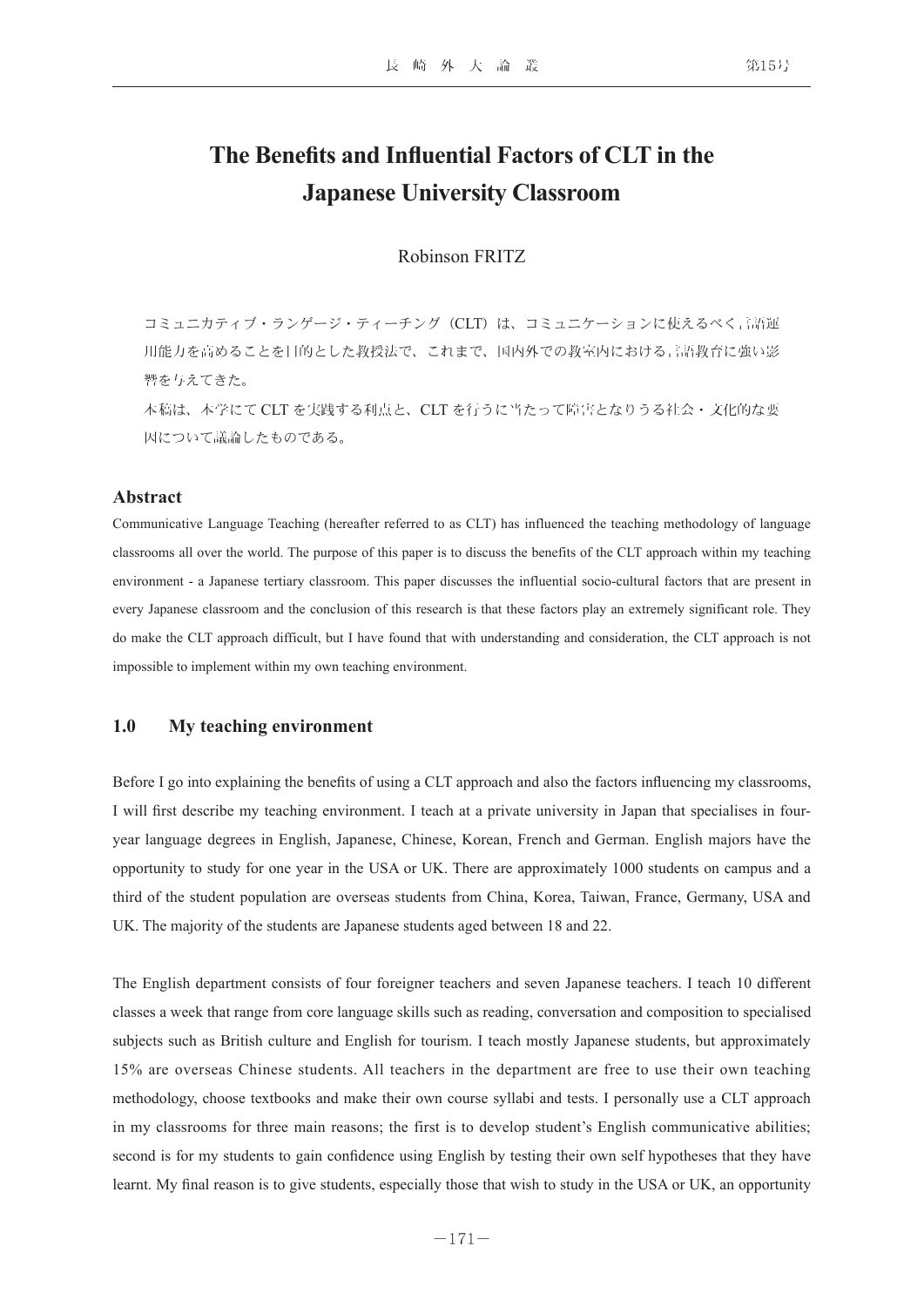to sample a learning environment commonly found in classrooms of those countries. The reasoning behind my decision of using a CLT approach will be the main theme throughout my paper, and I will also discuss the various factors that exist inside and outside of my classroom that makes the implementation of the CLT approach difficult. Before discussing all of these issues, let us first establish the theory behind CLT.

# **2.0 CLT: A functional view of language**

Language learning is learning to communicate. This is the simplest way to describe the ethos behind CLT and also to demonstrate the emphasis placed on a communicative approach to teaching. While traditional teaching methods such as the audiolingual method have put importance on students acquiring grammatical structures, the CLT approach aims for students to use language to get things done (Nunan, 1988: 25). The driving force behind this ideology is that in the CLT approach language is seen in functional rather than structural terms (Richards & Rodgers, 1992: 17). In the functional view of language, focus is placed on the semantic and communicative dimension rather than the grammatical one, and this leads to "an organisation of language-teaching content by categories of function rather than by categories of form" (Richards, 1994: 18). Grammar rules and the ability to make coherent language are still important to the CLT approach, but learners are taught that language is a dynamic resource that is used to create different meanings within different social situations (Nunan, 1989: 12).

Furthermore, the emphasis placed on the semantic and communicative properties in the functional view of language suggests that a relation exists between the meaning of words and the context that they are produced in. Revel (1988: 4), for example, comments that language "…does not occur in isolation…it occurs in a social context and reflects social rather than linguistic purposes". From this we can deduce that social context influences the language decisions of a person and skill in grammar alone is not enough for language users to understand and be understood by other language users. This is reflected in my students as the majority of them have had a pre tertiary English education that doesn't recognise language being more than just a grammatical system. Ultimately this is one of the main reasons that has left them unable to successfully communicate and to negotiate meaning in English. Willis and Willis (2009: 3) reiterate this fact by pointing out that many Japanese students, after spending six years of English education that concentrates on the acquisition of grammatical structures, still do not have a "usable competence in English". Therefore competence in another area other that 'grammatical competence' is needed, and this brings us to define and discuss the driving force behind CLT – communicative competence.

#### **2.1 Communicative competence**

Communicative competence is the ability to use language correctly to successfully communicate with other language users. It has helped shift importance in language teaching from knowledge of spelling, pronunciation, vocabulary, grammatical and sentence structure to the ability to use language in specific contexts (e.g. Hedge, 2000; Munby, 1988; Revell, 1988). It was derived by the sociolinguist Dell Hymes as a reaction to Noam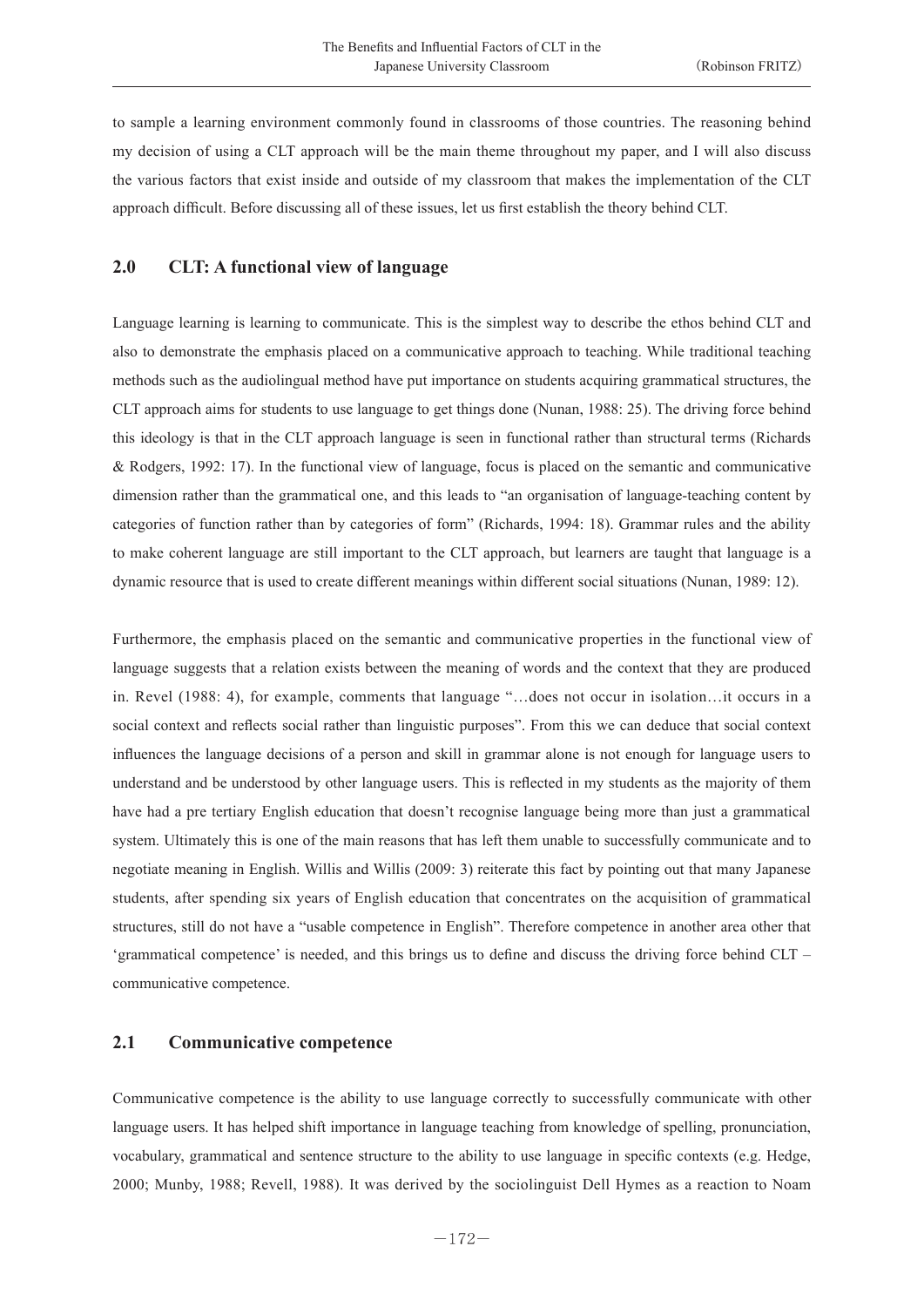Chomsky's distinction between competence and performance (Munby, 1988: 7). Chomsky stated that the knowledge of the language system – linguistic competence - informs language users to produce language – performance. However Chomsky's theory didn't account for the speaker being able to produce language successfully with different people in a variety of different social events (Hedge, 2000: 45). This led Hymes to concentrate on the social and cultural factors influencing language and language users in order to develop his theory of communicative competence (Munby, 1988: 14). The fundamental basis for his theory was that the language user's ability to use language not only depends on knowing grammatical and syntax rules, but also on understanding the use of language in context (e.g. Byram, 1997; Canale & Swale, 1980; Munby, 1988).

Therefore knowledge of linguistic competence alone is not sufficient enough for language users to effectively negotiate meaning. Communicative competence is generally recognised to consist of 5 elements - linguistic competence; pragmatic competence; discourse competence; strategic competence and fluency (e.g. Canale & Swale, 1980; Canale, 1983; Stern, 1993; Hedge, 2000).

Linguistic competence is concerned with vocabulary, grammar, word formation and pronunciation (Canale, 1983: 7). Researchers agree that linguistic competence is an essential part of communicative competence and also of *any* second language programme (e.g. Canale, 1983; Hedge, 2000; Richards & Rodgers, 1992). Pragmatic competence deals with understanding social distance, indirectness and the other person's intended meaning. Discourse competence involves the efficient use of cohesive devices efficiently in speech or writing, also the ability to maintain, develop and negotiate turn taking in a conversation. Strategic competence consists of coping strategies that language users utilise to initiate and maintain communication or overcome breakdowns. Finally, fluency is the speaker's ability to produce smooth and unrestrained speech.

What these features of communicative competence entail is that teachers have to do more than give students grammatical rules to learn. By using a CLT approach, teachers can demonstrate how language is used in context, explain how language can be specific to different situations and teach the differences between formal and casual language. If the goal of the student is to use language for communication, especially intercultural communication, then we can start to see the advantages of using a communicative approach in the classroom. Other beneficial reasons of using a CLT approach and the English needs of my own students will be discussed further in later sections of this paper; however I will first describe the CLT approach in the classroom.

# **2.2 CLT in the classroom**

The CLT approach is characterized by emphasizing interaction in the target language with the teacher and other students in a wide range of speaking, writing, reading and listening classroom activities. (e.g. Canale, 1983; Nunan, 1991; Richards & Rodgers, 1992). These activities allow students to learn, test and develop their communicative competence abilities. Hedge (2000: 13) further adds that this interactive environment "… pushes learners to produce more accurate and appropriate language". L2 pair or group work allows learners to successfully negotiate meaning and develop their strategic and discourse competence by teaching learners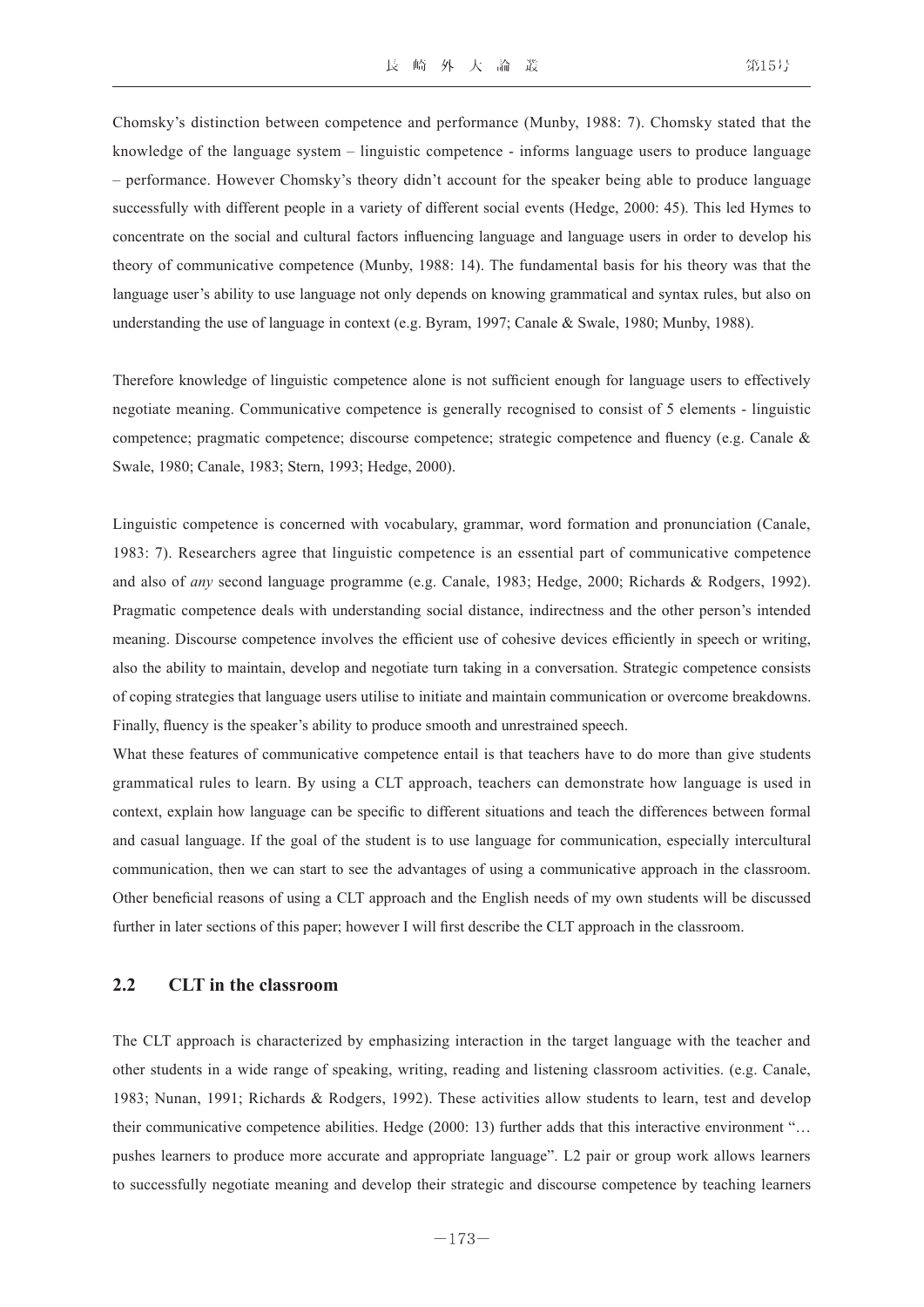strategies of turn-taking, paraphrasing and preventing communication breakdown.

The benefits of learners acquiring English strategic and discourse competence ability are apparent, but teachers must be mindful of the socio-cultural differences that influence both L1 and English in order to understand any student confusion and difficulty for developing English strategic and discourse competence. This suggests that teachers should teach the different conventions of communication (social, verbal and non-verbal) between L1 and English. Therefore, we can allow students to be aware of socio-cultural factors in both L1 and L2. All of this implies that students need ability in cultural or intercultural competence and this would be especially beneficial for my students that wish to work, study or travel abroad.

#### **2.2.1 CLT and authentic texts**

Another feature of CLT that I utilise in my classes is exposing students to "authentic texts" such as newspaper articles, recipes, comic strips, radio plays, television documentaries etc (Hedge, 2000; Nunan, 1989). This gives students the opportunity to deal with "real language" in the classroom and helps students to learn and develop their real language skills. Porter and Roberts (1981, cited in Nunan 1989: 55) point out that many ELT classroom materials, for example listening materials have features such as intonation, pronunciation and turn-taking that are purposely simplified and therefore different to everyday speech. Also by using tasks in the classroom based on these authentic texts, learners can actively engage in meaning focused activities to develop fluency rather than accuracy (Willis & Willis, 2009: 3).

For example, a lesson using authentic texts can have a main task involving identifying fillers from a typical everyday speech discourse text or movie dialogue. This can serve to introduce the students to how fillers are used and pre–task or post-task activities could involve comparison to L1 fillers or conversational practice in the use of English fillers. The aim of using tasks in the classroom is beneficial for my students as they try and meet "real world" student needs and goals such as; developing skills necessary to obtain goods and services and acquiring English language skills for daily life when they study abroad. However from my experience, students with little experience with authentic texts do find their first encounter to real language inside the classroom demoralising and difficult due to their unfamiliarity of the complex features such as vague language and idioms. Through careful planning and mindfulness of the potential difficulty of authentic texts used, teachers can slowly help build learner's self-confidence and stop anxiety.

#### **2.2.2 CLT: encouraging learner independence by learning processes**

Another area that the CLT approach can aid students is by developing and encouraging learner independence. One example of this is teaching learners the process of writing, rather than concentrating on the final product. White and Ardnt (1991: 7) demonstrate this by suggesting a sequence of writing activities (see Figure 1 below) and this is a model that I closely follow in my composition classes. However students trained in the product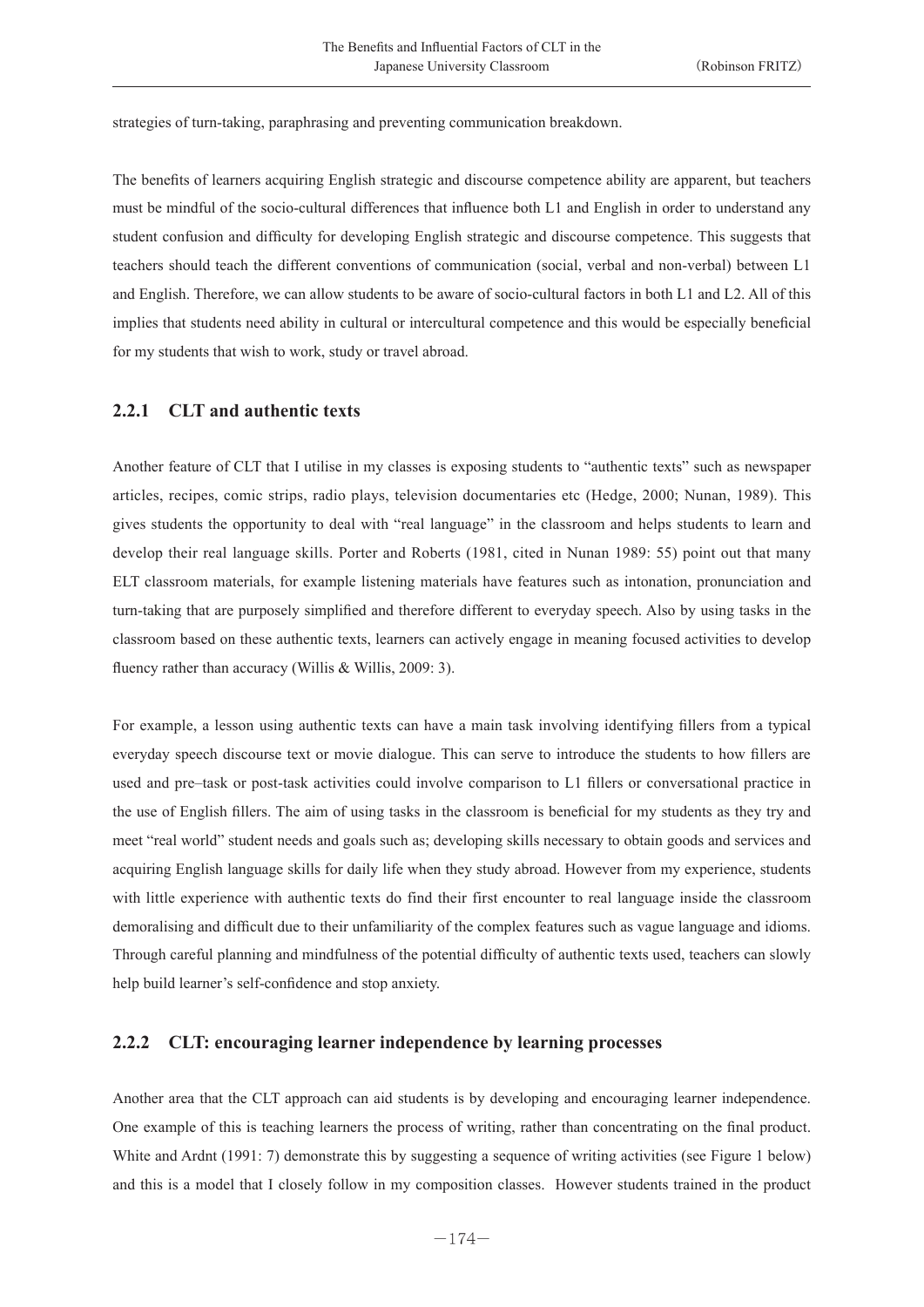approach initially find the process approach confusing, but by carefully and thoroughly explaining the intentions and purposes of the process of writing, the students' composition skills vastly improve over a semester. Also in this approach the teacher's role differs with the traditional role of merely correcting and evaluating, as the teacher also takes on the role of the reader that gives comments and feedback for the student to respond to in the rewriting of their draft. This process writing approach also encourages students to generate ideas from brainstorming, try their ideas by arranging and structuring the text, and evaluate their ideas by peer correction. Revising and re-editing also imply that writing is a non-linear process, which again differs with the traditional approach where importance is given to the final product.

#### **Figure 1: sequence of activities to teach the process of writing (adapted from White & Ardnt 1991)**

```
Discussion
 \downarrowBrainstorming/making notes/asking questions
↓
Fast writing / selecting ideas / establishing a viewpoint
↓
Rough draft
↓
Preliminary self-evaluation
↓
Arranging information / structuring the text
↓
First draft
\downarrowGroup / peer evaluation
↓
Conference
↓
Second draft
↓
Self-evaluation / editing / proof reading
↓
Finished draft
↓
Final responding to draft
↓
Finished product
```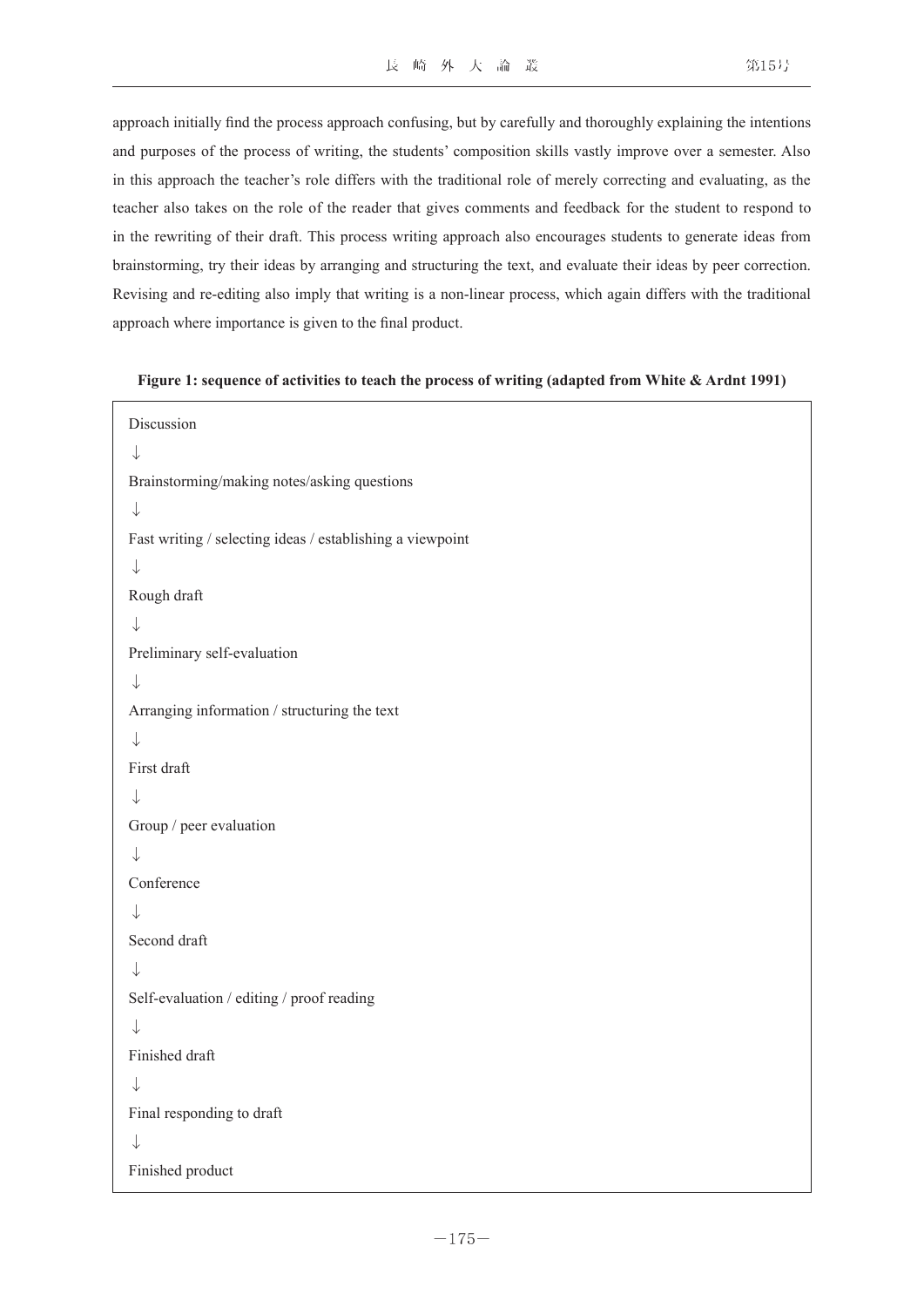Until now we have seen the benefits of using a CLT approach in the classroom, however there are influential factors that exist which make the choice of using CLT in a Japanese university classroom a challenging one. Let us now turn the focus of the paper to these significant factors

#### **3.0 Factors influencing the choice of adopting a CLT approach**

The factors influencing the choice of adopting any teaching approach in any country will involve educational attitudes at the micro level and also societal attitudes at the macro level. However the three main factors that I believe affect the choice of using a CLT approach in my teaching environment are pre-tertiary English education in Japan, 'classroom culture' and existing expectations of teacher and student roles. Common contextual influences such as other teachers, heads of department, inspectors and the Japanese Ministry of Education, Culture, Sports, Science and Technology (MEXT) do not have a direct influence on my teaching methodology due to me having autonomy over course content. Each of the three factors mentioned here will be discussed in the following sections of the paper. My personal point of view is that these three main factors make the possibility of using a CLT approach in own teaching environment difficult, but not impossible.

# **3.1 Pre-tertiary English education in Japan**

English education in Japan is closely associated with entrance exams that allow students to gradually advance from junior high school to university (e.g. Komiya-Samimy & Kobayashi, 2004; Mc Veigh, 2002; Mulligan, 2005). These entrance exams have gained an important and notorious status due to the ranking system of Japanese schools (De Mente, 2004: 119) and my experience of teaching at the pre-tertiary level in Japan has led me to believe that entrance exams have caused an 'English for exams' culture, as McVeigh (2002: 36) points "…schooling [in Japan] is a type of training for how to sit for and pass examinations". This has caused a negative effect that pressures pre tertiary level teachers to teach English for the entrance exams and this pressure intensifies in the students who under parental and societal pressure find their motivation in English is just to pass the exam.

These exams focus on grammar, vocabulary, reading comprehension and the translation of complex passages (Komiya-Sammiy & Kobayashi, 2004: 251), but communicative elements such as speaking are not included and only in 2006, a listening component was added to the unified university entrance exam. Because of this, communicative activities are given much less importance in the pre-tertiary classroom and this is one reason why many students start their university education with poor communicative skills (Willis & Willis, 2009: 3). Here we can see a potential problem of trying to use a CLT approach with students that have been taught English based on a dominantly grammatical view of language. This raises questions as to whether a communicative approach of teaching English is possible at the tertiary level in Japanese education. However if we assume that university students are studying English to satisfy communicative needs that are socially or career related, then we can argue that, although the CLT approach at the tertiary level might be difficult to apply, it is essential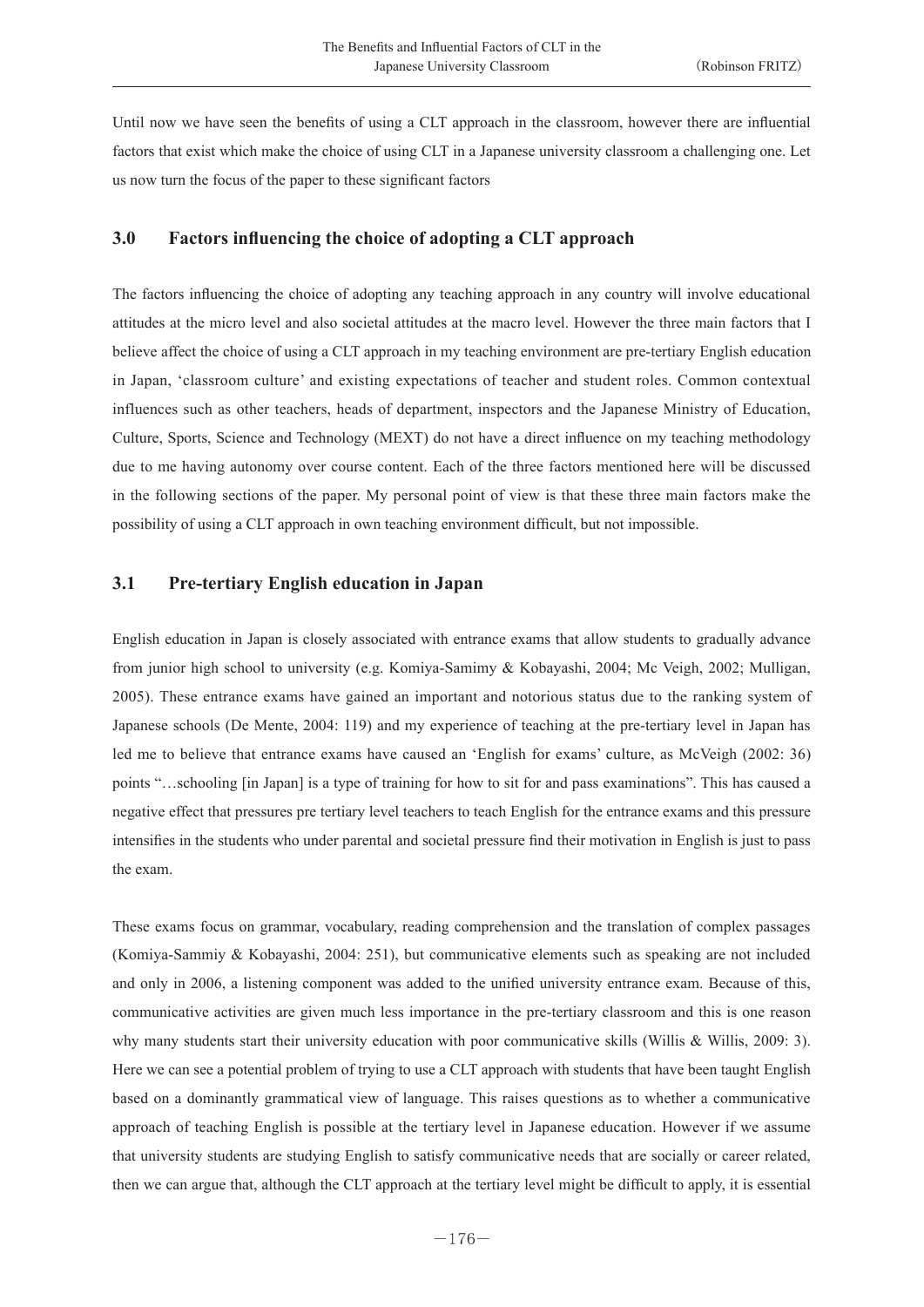for these students. Also shifting the focus from a grammatical view to a functional view of language has the potential to allow students to change the focus of their own motivation from being primarily instrumental i.e. studying for exams, to become principally integrative or intrinsic in order to let students achieve their goals more successfully.

# **3.2 Classroom culture**

The second main factor that influences the choice of using a CLT approach in a Japanese university classroom is "classroom culture". Student and teacher beliefs, their roles, interaction and cognitive styles are all part of the "classroom culture" which helps to create their version of 'normality' in the way things should be. Holliday (1994: 28) argues that classroom culture is influenced by "…host institution, student, professional-academic, wider international education-related and national cultures". Therefore we have to consider the wider social context in order to understand Japanese classroom culture better. Japan is often described as a collectivist society (e.g De Mente 2004; Hendry, 2003; Hofstede, 1986) and the group mentality of "…respect for society, established order" and ""value group goals above individual interests" (Carson, 1992: 39) associated with collectivist societies is reflected in the Japanese classroom.

From my experience of teaching Japanese students, many students are unable to make opinions and speak freely within the classroom due to the sociological concept of "face". Haglund (1984: 72) argues that opinion giving and expressing feelings is a "gamble" to Japanese people because " if what is communicated appears ludicrous or inappropriate to others, there is cause for the speaker to suffer dreaded loss of face". This leads to one of main problems of using a CLT approach as not being able to express oneself freely is at odds with the CLT ideology of encouraging learners to test their own hypotheses of the language by taking "communicative risks" through "communicative events" in the classroom (Savignon, 1991: 273).

Lack of awareness of socio-cultural factors like this can cause confusion and frustration for both the Japanese student and the foreign teacher with little or no experience of Japanese society and culture, as each party sees their version of 'normality' based on their own socio-cultural rules to be true. Potential practitioners of the CLT approach within the Japanese classroom must realise how existing traditional beliefs of student and teacher and roles are deeply buried in these socio-cultural rules. This leads us to the last main factor – teacher and learner roles in the classroom.

#### **3.3 Teacher and learner roles in the classroom**

Within the classroom, this factor is perhaps the one that makes the CLT approach difficult to implement due the differences that exist between traditional teaching methods, traditional teacher and learner roles with those found in the CLT environment. First of all, let us discuss the roles found in the Japanese classroom.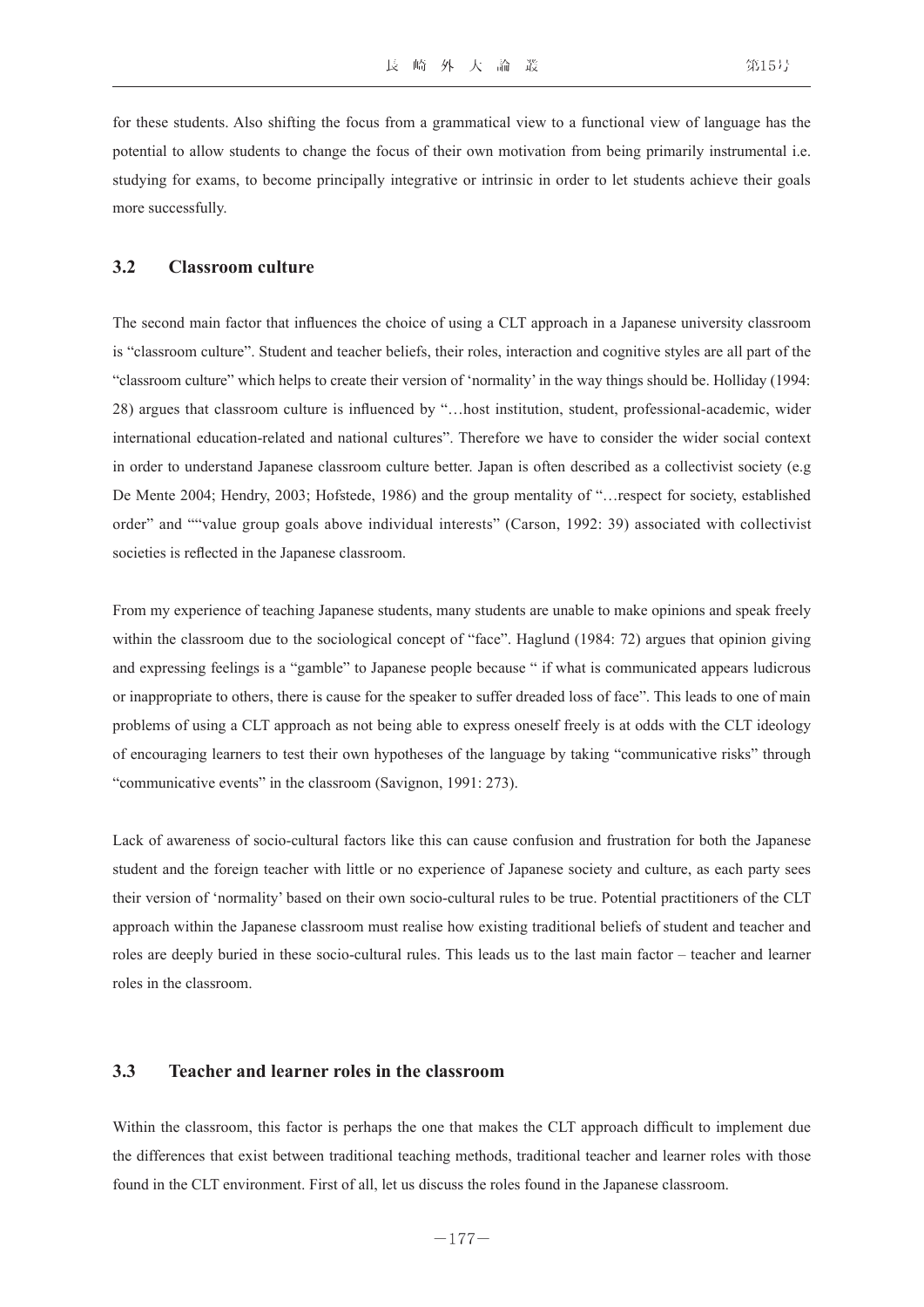Language teaching in Japan is associated with traditional teacher-centred classrooms and the teaching methods associated with these environments; teachers and students using rote memorisation to teach and learn vocabulary, dialogues to memorise vocabulary and structural patterns and drills to repeat the teacher's model as accurately as possible (e.g. Gorsuch, 2000; Komiya-Samimy & Kobayashi, 2004; Mulligan, 2005). The relationship between teacher and student is asymmetrical where the teacher's authoritative role is typically considered as "The students do as [the teacher] says so [the students] can learn what the teacher knows" (Larsen-Freeman, 2000: 17). The teacher's function is seen as "…instruct, transmit, regulate and assess" and students "…receive and absorb" (Hedge 2000: 83). This passive role of learning that the student conforms to is further accentuated by the little student initiation and student interaction of the teacher-centred classroom.

In comparison, the CLT teacher is often considered to switch role between facilitator, independent participant, analyst, counsellor and group process manager (Richards & Rodgers, 1992: 77). Through taking on these varying roles, the teacher's goal is to promote communication in the classroom through a less dominant role and giving back students the responsibility for their own learning (Larsen- Freeman, 2000: 129). Through an active learning role, learners are allowed to participate in communicative tasks and teachers encourage learner selfassessment). Furthermore, students in the CLT classroom are encouraged to interact not only with the teacher, but also with the learning materials and other students (Knight, 2001: 158). This provides not only an interactive learning environment, but a reflective one. Learners develop individuality, spontaneity and also critical thinking as they have the chance to put into practice what they already know and also use the knowledge they gain by formulating opinions.

Due to the unrestrained nature of this language activity, error production is also encouraged in the classroom. Revell (1988: 8) explains that error production is welcome as teachers allow students to test their own hypotheses about language within different contexts and situations, thus allowing students to independently find their own boundaries of the L2. This approach makes learners more in control of their own learning process and dependent on other students or the teacher only when the need occurs. Ultimately this is because the goal for the learner in the CLT classroom is to gradually achieve fluency and become independent (Brown, 2007: 113).

Due to the different methods, approaches and roles with the traditional classroom and the CLT classroom, we can see how students dependent on the teacher to produce rules and initiate communication can be confused in the communicative classroom. We can also understand that students that have only acquired linguistic competence abilities will too be confused in a CLT environment. University CLT teachers in Japan must recognise student's existing cognitive abilities originating from their pre-tertiary education and also be aware of their expectations of teacher and student roles in the classroom. Lack of awareness of these issues could make the possibility of using a CLT approach in any tertiary Japanese classroom a problem and demoralizing for both student and teacher.

However even though these socio-cultural factors make the CLT approach challenging in the Japanese classroom, we have seen the benefits of CLT to a student's English education.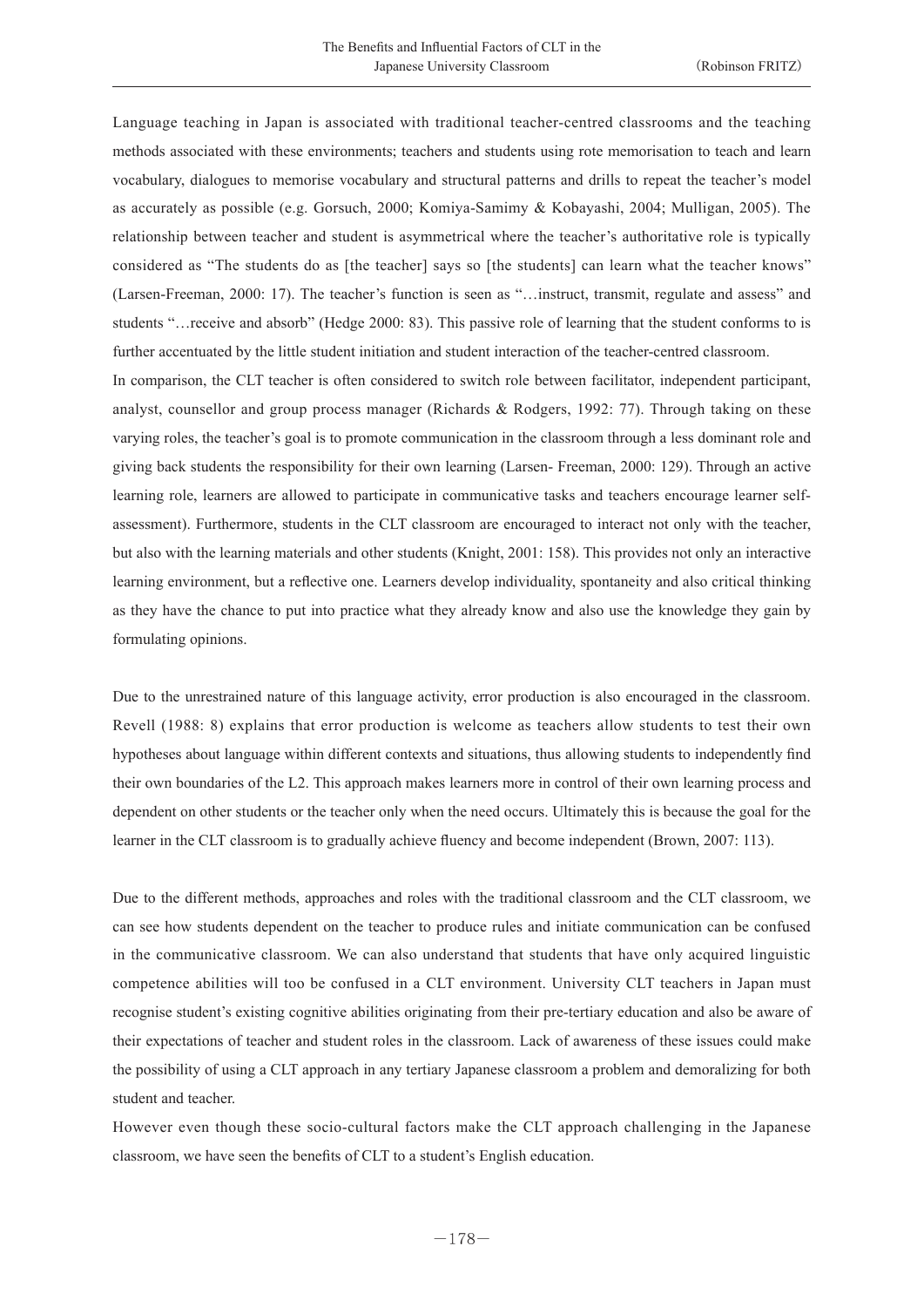#### **4.0 Conclusion**

Using a CLT approach in my teaching environment is beneficial for the students, but due to socio-cultural differences and students' pre-tertiary English education it is not a straightforward choice to implement. However, by using a CLT approach in my classes I have gradually seen positive results of students increasing their communicative skills and confidence. The biggest challenge so far has been to change my students' preconceptions of teacher and learner roles due to their long experiences of learning English in a traditional teacher-centred environment. Also finding an innovative and efficient way to test and evaluate students in the CLT environment has inspired me to research further into testing for CLT. In conclusion, the CLT approach in my teaching environment presents many advantages for my students to develop, improve and increase their L2 communicative abilities.

#### **References**

Brown, J. (2007) Principles of language learning and teaching.  $5<sup>th</sup>$  ed. New York: Pearson Education

Byram, M. (1997) Teaching and assessing intercultural communicative competence. Clevedon: Multilingual Matters

Canale, M. and Swain, M. (1980) Theoretical bases of communicative approaches to second language teaching and testing. Applied Linguistics, 1/1, 1-47.

Canale, M. (1983) "From communicative competence to communicative language pedagogy." In Richards, J.C. & Schmidt, R.W. (eds.) Language and Communication. New York: Longman. 1-28.

Carson, J. (1992) Becoming biliterate: First language influences. Journal of Second Language Writing, 1, 37-60.

De Mente, B.L. (2004) Japan's cultural code words: 233 key terms that explain the attitudes and behaviour of the Japanese.

Tokyo: Tuttle publishing

Gorsuch, J.G. (2000) EFL educational policies and educational cultures: Influences on teacher's approval of communicative activities. TESOL Quarterly, 34/4, 675 – 710.

Haglund, E. (1984) Japan: Cultural considerations. International Journal of Intercultural Relations, 8 , 61-76.

Hedge, T. (2000) Teaching and Learning in the Language Classroom.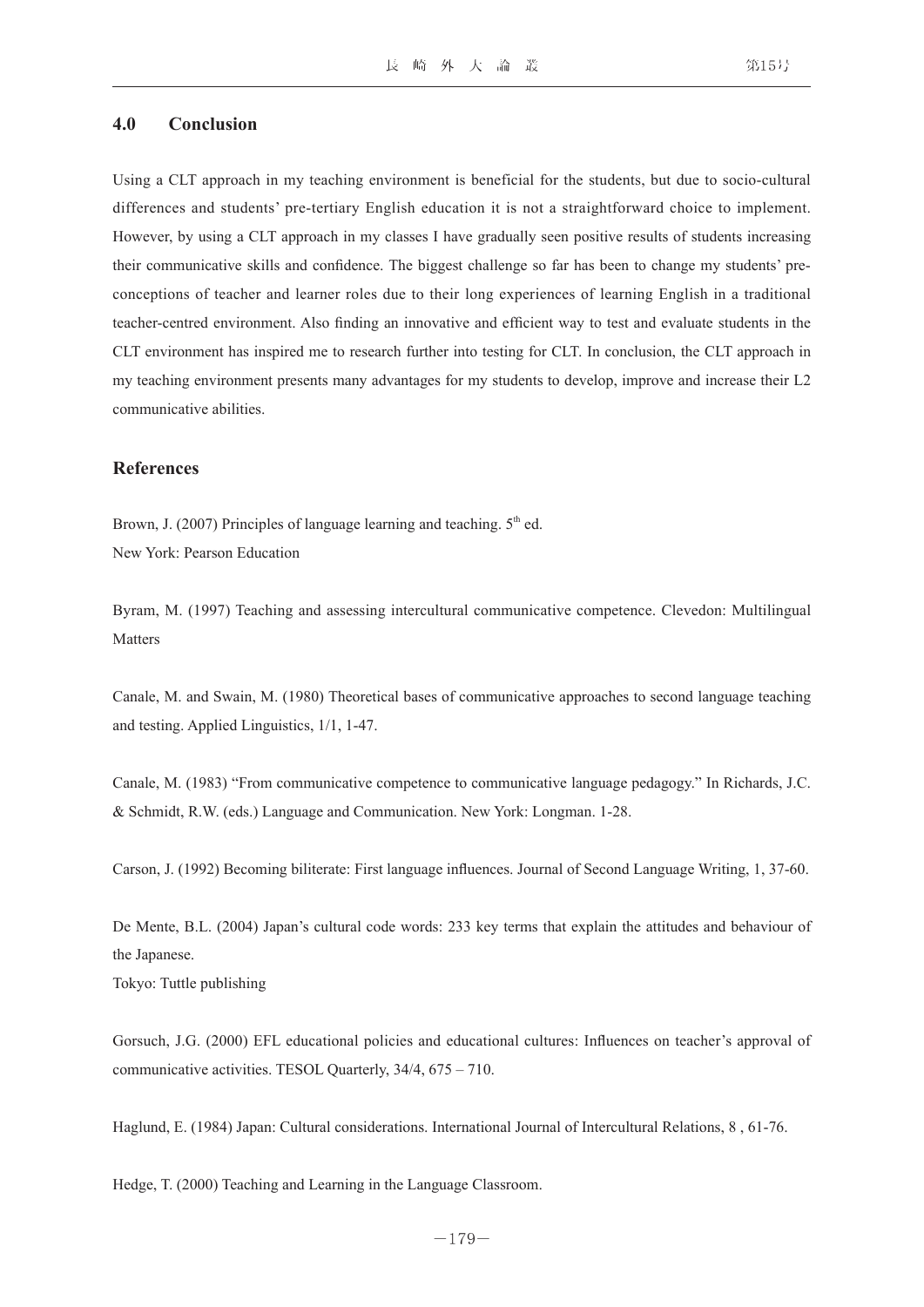Oxford: Oxford University Press

Hendry, J. (2003) Understanding Japanese Society. 3rd ed. New York: Routledge

Hofstede, G. (1986) Cultural Differences in Teaching and Learning. International Journal of Intercultural Relations, 10, 301 – 320.

Holliday, A. (1994) Appropriate methodology and social context. Cambridge: Cambridge University Press

Knight, P. (2001) "The development of EFL methodology". In Candlin, C.N. & Mercer, N. (eds.) English Language Teaching in its Social Context: A reader. London: Routledge. 147-167.

Komiya Samimy, K. and Kobayashi, C. (2004) Toward the development of intercultural communicative competence: Theoretical and pedagogical implications for Japanese English teachers. JALT Journal, 26/ 2, 245  $-261.$ 

Larsen-Freeman, D. (2000) Teachings and principles in language teaching. Oxford: Oxford University Press.

McVeigh, B.J. (2002) Japanese higher education as myth. New York: M.E. Sharpe

Mulligan, C. (2005) No English educational reforms will be effective unless Japanese English teachers can and will speak English in the classroom. JALT Journal, 29/5, 33-35.

Munby, J. (1998) Communicative Syllabus Design. 12th ed. Cambridge: Cambridge University Press

Nunan, D. (1988) The Learner-Centred Curriculum. Cambridge: Cambridge University Press

Nunan, D. (1989) Designing Tasks for the Communicative Classroom. Cambridge: Cambridge University Press

Nunan, D. (1991) "Communicative tasks and the language curriculum". TESOL Quarterly 25/ 2, 279-295.